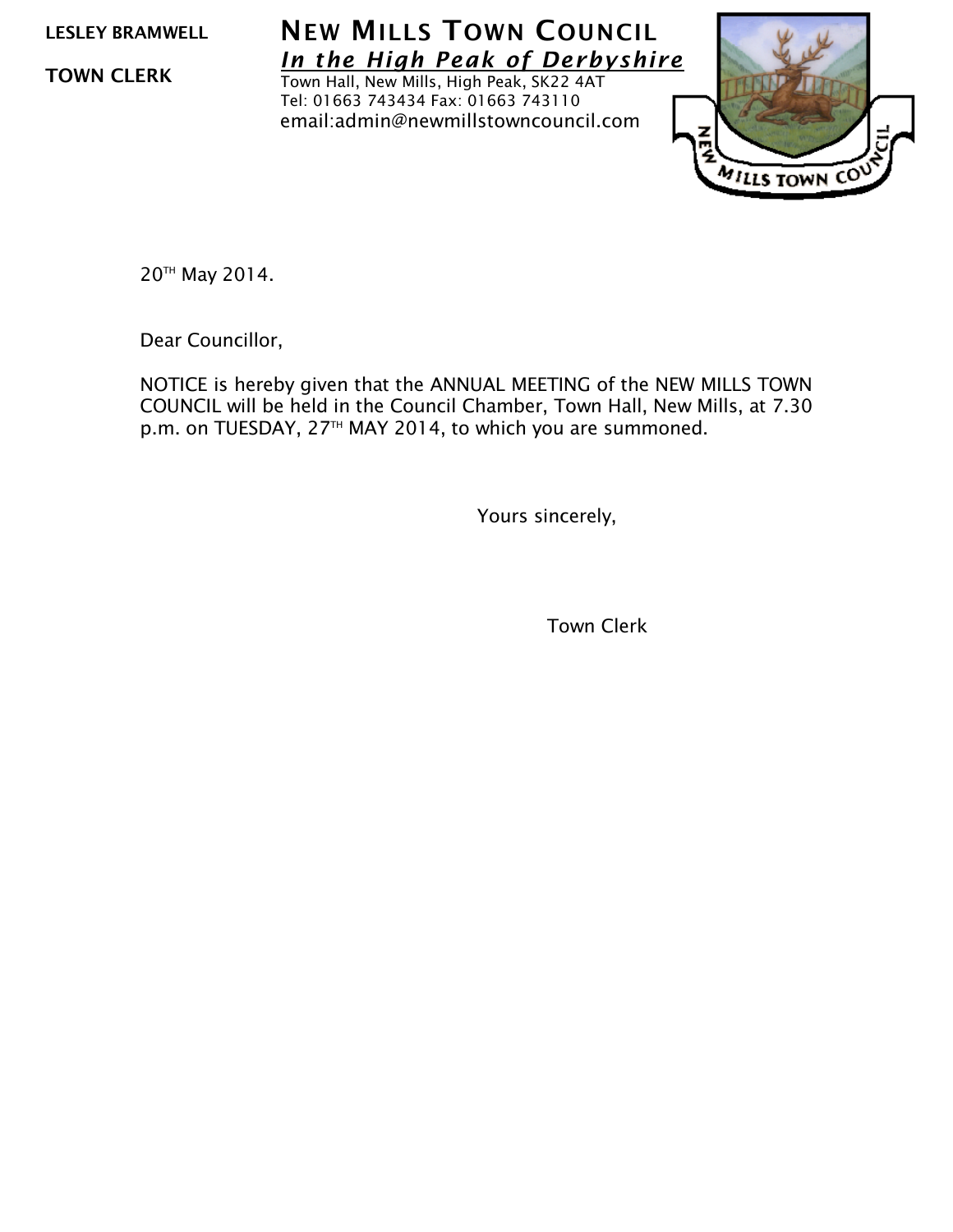## - A G E N D A -

## PART 1 – NON CONFIDENTIAL INFORMATION

- 1. To elect a Chairman of the Council for 2014-2015.
- 2. To receive the Chairman's declaration of acceptance of office.
- 3. To elect a Vice-Chairman of the Council for 2014-2015.
- 4. To receive the Vice-Chairman's declaration of acceptance of office.
- 5. To receive apologies for absence.
- 6. Variation of order of Business.
- 7. To determine which items if any from Part 1 of the Agenda should be taken with the public excluded. If the Council decides to exclude the public it will be necessary to pass a resolution in the following terms: -

"That in view of the confidential nature of the Business about to be transacted it is advisable in the public interest, that the press and public be temporarily excluded and they are instructed to leave."

8. Declaration of Members Interests.

Please Note:-

(a) Members must ensure that they complete the Declarations of Interest sheet prior to the start of the meeting and must indicate the action to be taken (i.e. to stay in the meeting, to leave the meeting or to stay in the meeting to make representations and then leave the meeting prior to any consideration or determination of the item).

(b) Where a member indicates that they have a prejudicial interest, but wish to make representations regarding the item before leaving the meeting, those representations must be made under item (c) of Public Speaking.

The Declarations of Interests will be read out from the Declaration Sheet - Members will be asked to confirm that the record is correct.

9. Public Speaking – (15 Minutes)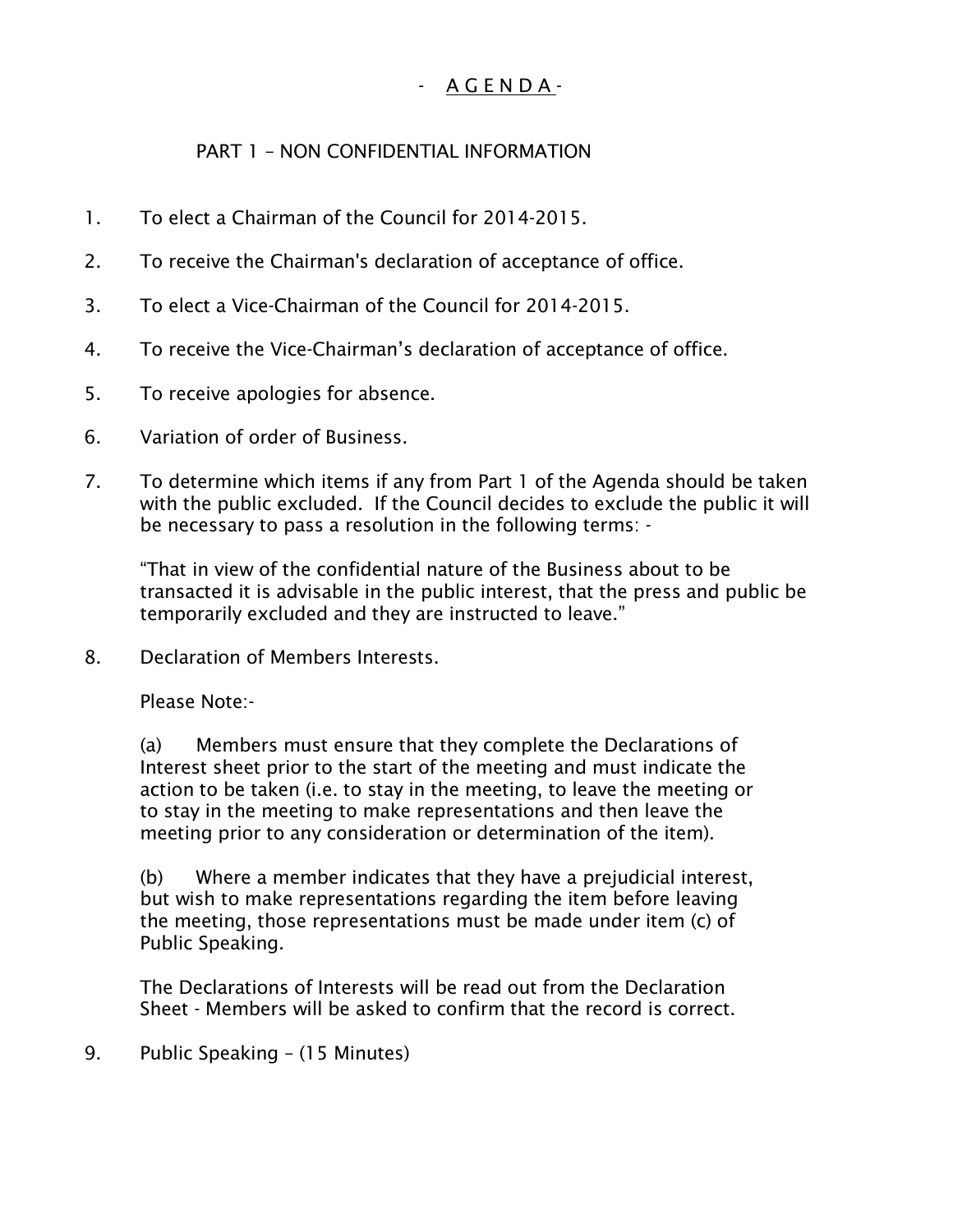- (a) A period of not more than fifteen minutes will be made available for members of the public and Members of the Council to comment on any matter. Where a Member indicates they have a prejudicial interest, but wish to make representations regarding the item before leaving the meeting, those representations must be made under item (c) below. (If the item to which representations or comment were made by a Member is on the Agenda the Member must declare that interest again and withdraw from the meeting during consideration of that item).
- (b) If the Police Liaison Officer, a County Council or District Council Member is in attendance they will be given the opportunity to raise any relevant matter. Members of the Council however will restrict Police matters they raise to those relating to their Council Ward.
- (c) Members declaring a prejudicial interest who wish to make representations or give evidence under the Code of Conduct relating to Agenda items shall do so at this stage.
- 13. Calendar of meetings 2014 2015.
- 14. To appoint representatives to outside bodies
	- a) Heritage Centre Management Committee.
		- b) Trickett and Bowden Charities.
		- c) Poor's Land and Ouff's Charity.
		- d) Torr Vale Building and Preservation Trust
		- e) New Mills Higher Educational Trust. (Trustees)
		- f) New Mills Volunteer Centre.
		- g) Footpaths Sub- Committee.
		- h) Remembrance Committee.
		- i) Goytside Meadow management.
		- j) New Mills Festival Committee.
		- k) New Mills Carnival Committee.
		- l) Allotments Society.
		- m)Community Orchard Committee.
		- n) Safer neighbourhood.
		- o) Bonfire Committee.
		- p) Citizens Advice Bureau.
		- q) New Mills Band.
		- r) Visit New Mills
		- s) DALC
		- t) Twinning
		- u) Fair Trade Group
- 15. To appoint Councillors to the Personnel and Finance Committee.
- 16. Review the terms of reference for the committee.
- 17. Reviewing the Council's complaints procedure.